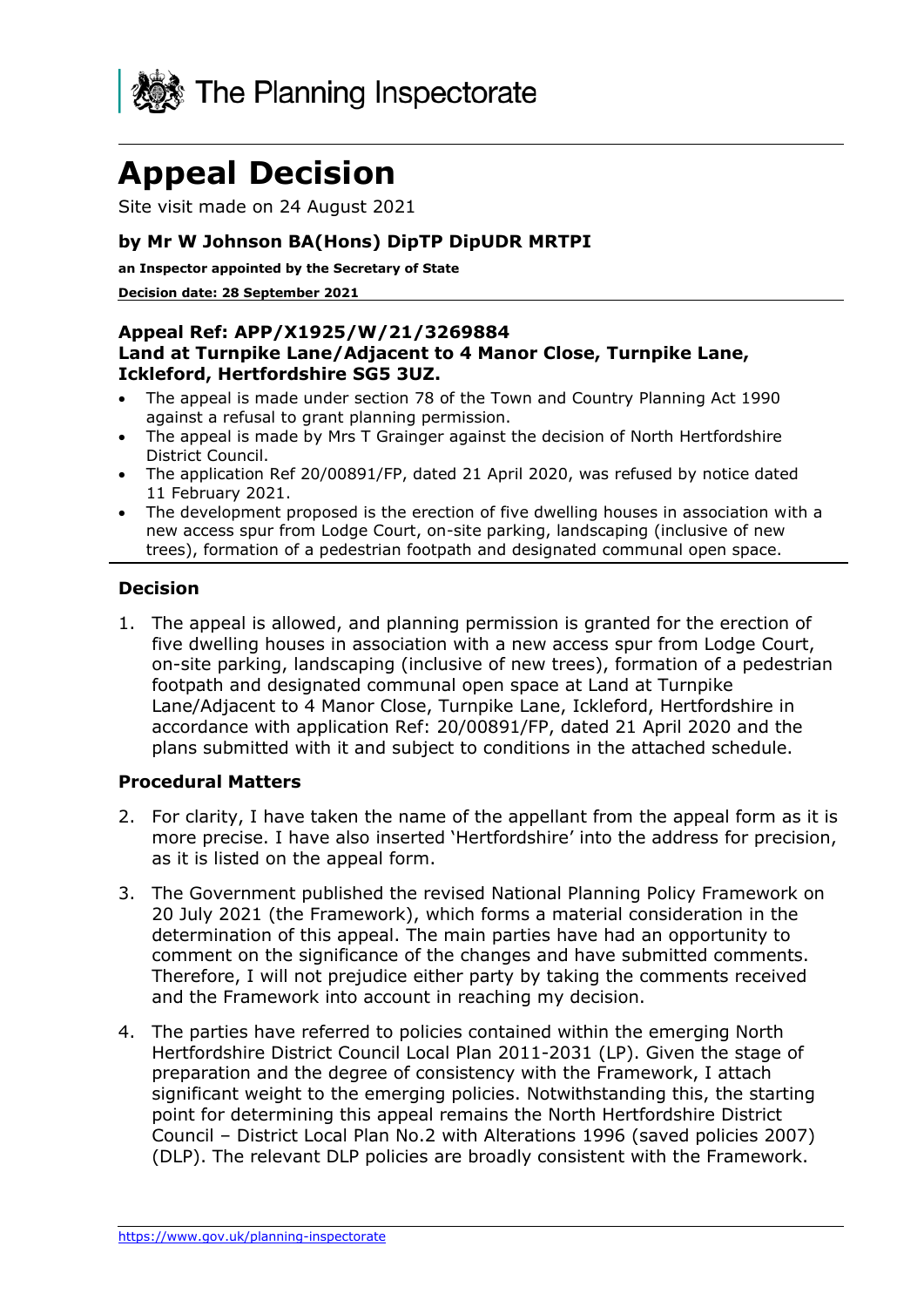## **Main Issues**

- 5. The main issues of this appeal are:
	- i. whether the proposed development would be inappropriate development in the Green Belt;
	- ii. the effect of the proposed development on openness of the Green Belt;
- iii. if the proposal is inappropriate development, whether harm by reason of inappropriateness and any other harm is clearly outweighed by other considerations, so as to amount to the very special circumstances necessary to justify the development.

# **Reasons**

#### *Inappropriate development*

- 6. The appeal site is currently located within the Green Belt under the existing DLP, but under the emerging LP, the site is to be removed from the Green Belt and included within the revised settlement boundary for Ickleford. However, although at an advanced stage, the emerging LP has not yet been found sound or adopted. Nonetheless, no issues have been raised surrounding the revised settlement boundary for Ickleford.
- 7. The Framework establishes, at paragraph 149, that the construction of new buildings is to be regarded as inappropriate in the Green Belt, unless, amongst other things, they represent limited infilling in villages $<sup>1</sup>$ . The Framework does</sup> not define a village or what would constitute limited infilling, and a High Court judgment<sup>2</sup> brought to my attention underscores that it is necessary to consider the facts on the ground. Whether or not a proposal represents limited infilling is ultimately a matter of planning judgment, having regard to factors such as the nature and size of the development, the location of the application site and its relationship to other, existing development adjoining and adjacent to it.
- 8. Whilst the proposed development would have some relationship with the existing pattern of development, with particular regard to the adjacent properties on Lodge Court and Manor Close, the visual connection would be limited due to the open field and woodland to the rear of the site where the dwellings would be located. Additionally, the woodland between Lodge Court and Turnpike Lane would provide additional visual limitations. Therefore, the gap in which the proposed development would take place would not be small and would not fill the gap which currently exists. Taking all of these factors together, I conclude that the proposed development would not constitute limited infilling. Therefore, it would not meet the exception criteria in paragraph 149 e) of the Framework.
- 9. I conclude that the development would constitute inappropriate development in the Green Belt, which would conflict with the requirements of the Framework. The Framework states that inappropriate development in the Green Belt is by

 $1$  Paragraph 149 e)

<sup>2</sup> Julian Wood v The Secretary of State for Communities and Local Government, Gravesham Borough Council (2015) EWCA Civ 195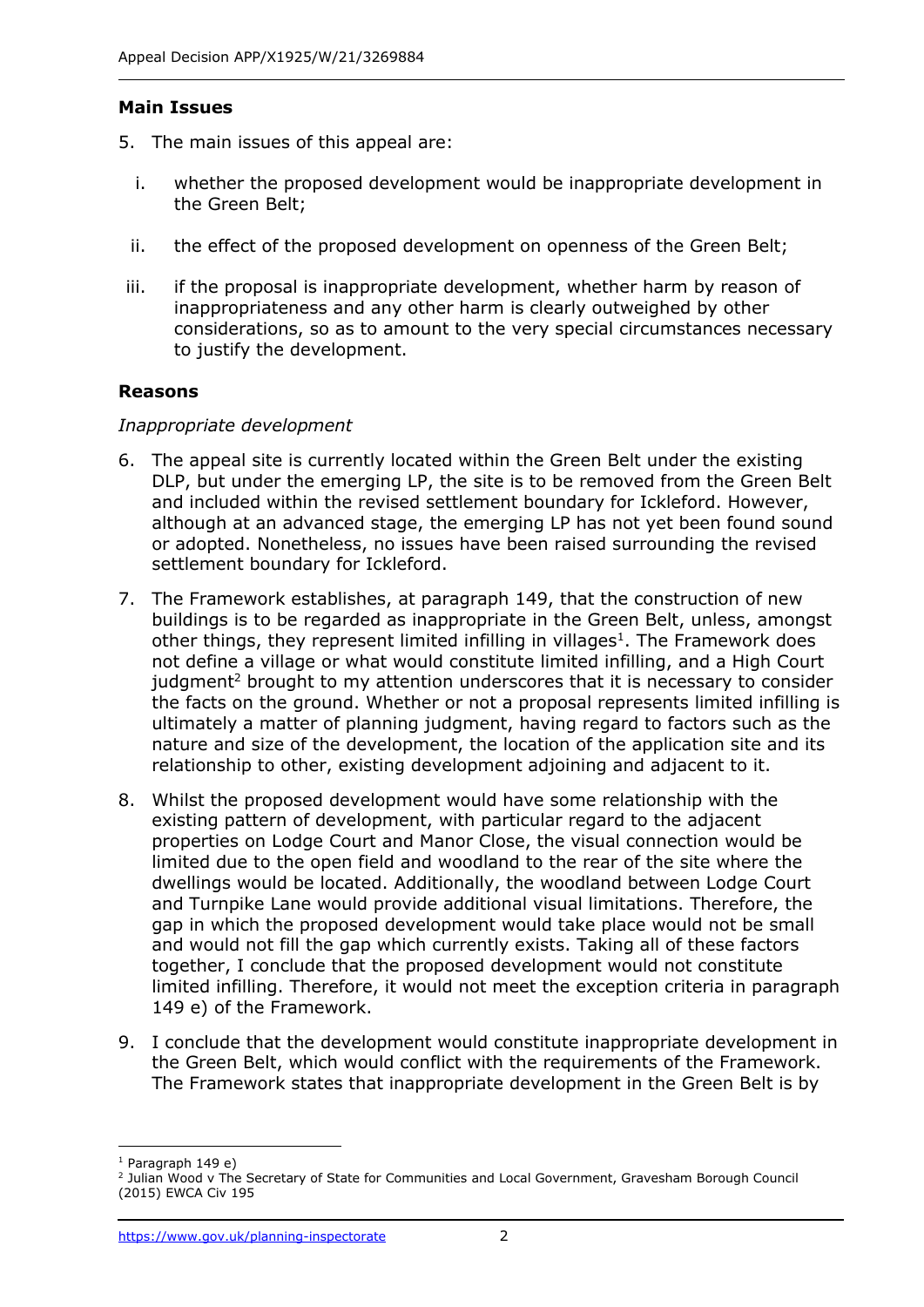definition harmful and should not be approved except in very special circumstances.

#### *Openness*

- 10. A fundamental aim of Green Belt policy, as set out in paragraph 137 of the Framework, is to prevent urban sprawl by keeping land permanently open. As such, openness is an essential characteristic of the Green Belt. The Planning Practice Guidance (PPG) states that openness is capable of having both spatial and visible aspects.
- 11. As the proposed development would be constructed on a site which is currently free from built development, the proposal would result in both a spatial and visual reduction in the openness of the Green Belt. Although the proposed development seeks to retain woodland and adjacent mature trees, there would still be significant harm to the openness of the Green Belt through the amount of development proposed. The Framework requires that substantial weight is given to that harm to the Green Belt.

## *Other considerations*

- 12. Both main parties agree that the Council is not able to demonstrate a 5-year supply of deliverable housing sites<sup>3</sup>. This represents a housing shortfall. In these circumstances, paragraph 11 of the Framework indicates that housing policies should be regarded as out of date and that there is a 'tilted balance' in favour of granting permission. As the site is located in the Green Belt Paragraph 11 of the Framework is not engaged as the Green Belt is listed as a clear reason for refusing the proposed development. However, I give the modest amount of existing deliverable housing sites moderate weight in the overall planning balance.
- 13. It is agreed that the emerging LP is at an advanced stage and that in all likelihood it would have been adopted by now if it was not for the global pandemic. I note that the emerging LP has been through public examination and has had modifications published. I accept that the application subject of this appeal has been submitted before the adoption of the emerging LP. Nonetheless, there is little before me to indicate that the site will not become part of the settlement boundary for Ickleford, as proposed in the emerging LP. I also acknowledge, the aims and objectives of the Housing Delivery Test Action Plan (HDTAP), which was approved by the Council in June 2020. The stage of preparation of the emerging LP and the HDTAP attract very significant weight in the overall planning balance.

# **Other Matters**

14. A number of interested parties, including local residents have also expressed a wide range of concerns including, but not limited to the following: the Council's housing strategy as proposed in the emerging LP; ecology / biodiversity; security and safety; highway and pedestrian safety; drainage (including foul water); trees and archaeology, amongst other things. Additionally, I note the comments on the planning application from elected members, Ickleford Parish Council and Campaign to Protect Rural England (Hertfordshire). However, I note that these matters were considered where relevant by the Council at the application stage and did not form part of the reason for refusal, which I have

 $3$  2.2 years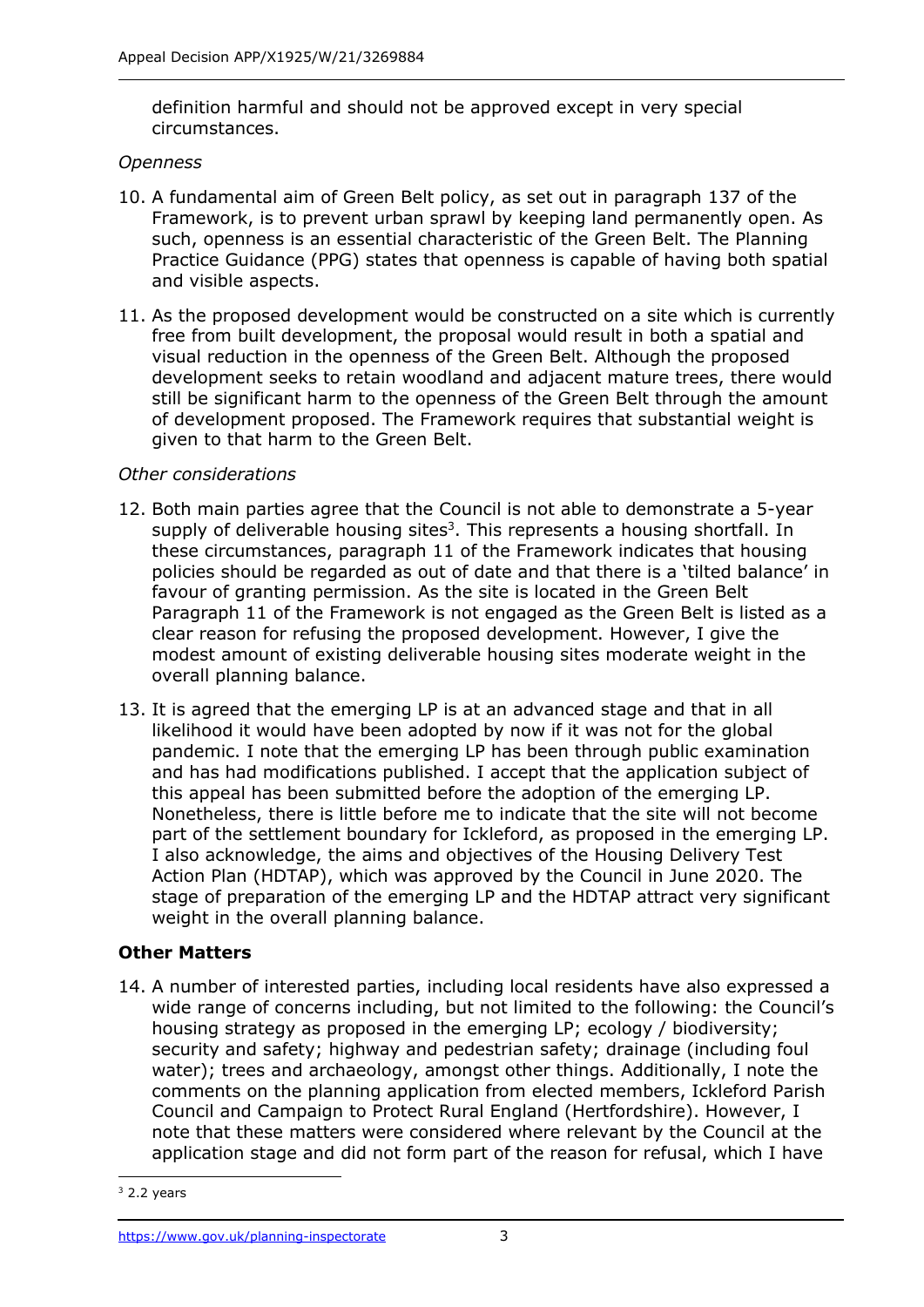dealt with in the assessment above. Whilst I can understand the concerns of the interested parties, there is no compelling evidence before me that would lead me to come to a different conclusion to the Council on these matters.

# **Green Belt Balance**

- 15. The Framework requires that substantial weight is given to any harm to the Green Belt and states that very special circumstances will not exist unless harm to the Green Belt by reason of inappropriateness, and any other harm resulting from the proposal, is clearly outweighed by other considerations.
- 16. I have concluded that the proposed development has harmful implications for the Green Belt in terms of inappropriate development and the erosion of the openness of the Green Belt. I have also carefully considered the benefits of the proposed development, including the resulting economic and social benefits through the construction phase and the subsequent occupation of the dwellings, and the positive contribution to the Council's deliverable housing land supply, albeit modest. There is also an absence of other identified harm, including character and appearance, highway safety and biodiversity.
- 17. Therefore, the above factors, particularly the advanced stage of the emerging LP and the impending removal of the site from the Green Belt would, in this instance, clearly outweigh the substantial weight given to Green Belt harm. I find that the other considerations in this case clearly outweigh the harm that I have identified. Looking at the case as a whole, I consider that very special circumstances exist which justify the development. Consequently, the proposed development accords with the Green Belt aims of DLP Policy 2 and the requirements of the Framework.

# **Conditions**

- 18. The Council has suggested conditions which I have considered, making amendments and minor corrections, where necessary, to ensure clarity and compliance with the tests contained within Paragraph 56 of the Framework and the PPG.
- 19. In addition to conditions relating to the time limit for implementation, for reasons of certainty a condition requiring the development to be undertaken in accordance with approved plans is necessary. Materials, trees and landscaping conditions are necessary in the interests of the character and appearance of the appeal site and surrounding area.
- 20. Conditions relating to the access, carriageway and pavements are all reasonable and necessary in the interest of highway / pedestrian safety. A condition is reasonable and necessary for details of cycle parking at Plots 4 and 5, and the installation of an electric vehicle charging point at all dwellings to ensure that alternative methods of travel are available to future occupants of the proposed development.
- 21. A condition is necessary in relation to contamination in the interests of future occupiers. Additionally, a condition is necessary to restrict the construction and site clearance operations to protect the living conditions of existing neighbouring occupiers. Conditions relating to archaeology and ecology are reasonable and necessary to ensure that no adverse effects would occur in respect of heritage and biodiversity, respectively. Finally, a condition relating to drainage is reasonable and necessary to ensure that the site and / or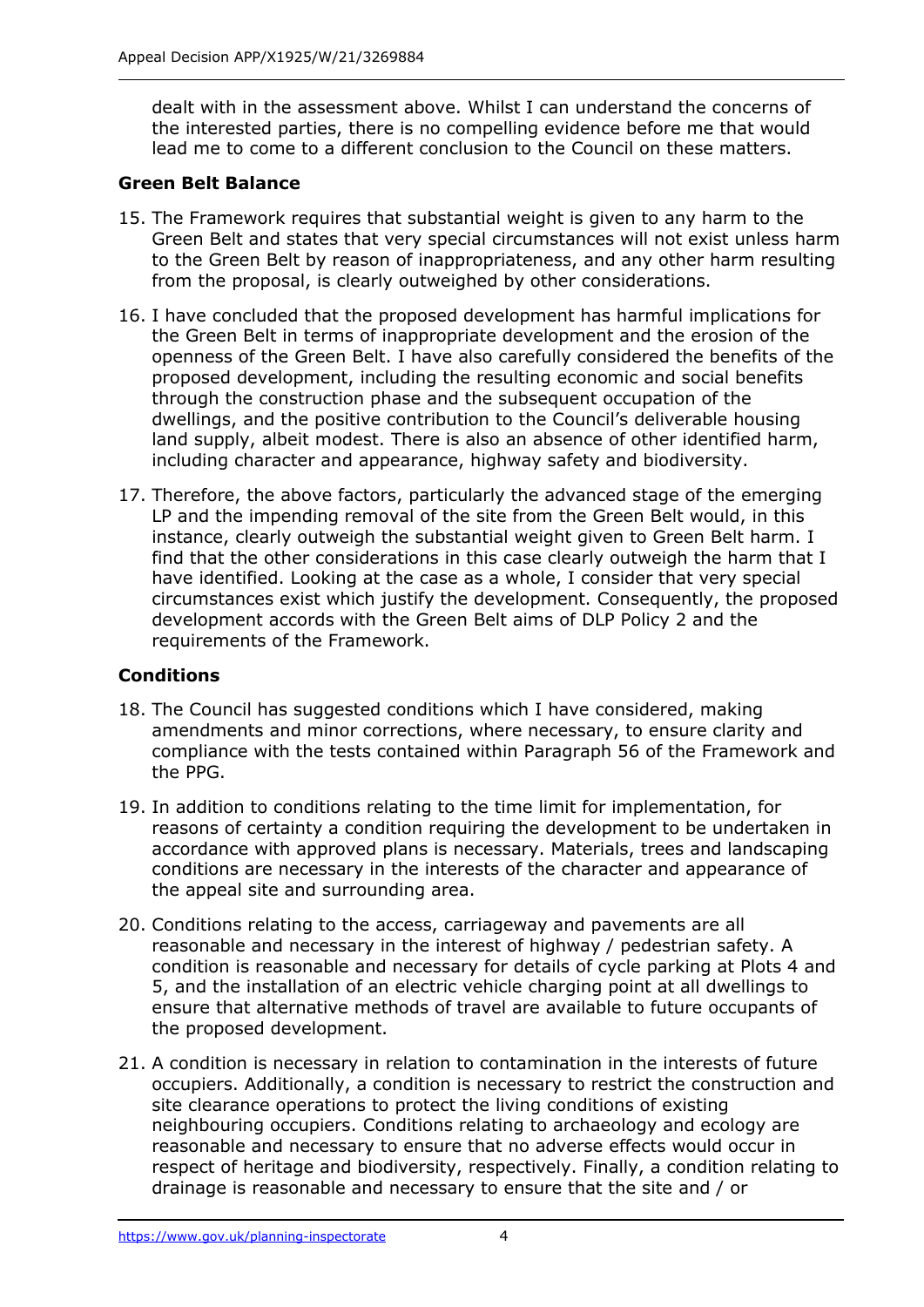neighbouring land does not experience flooding as a consequence of the development.

# **Conclusion**

22. For the reasons given above, I conclude that the appeal should succeed.

*W Johnson*

INSPECTOR

# **Schedule of Conditions**

1) The development hereby permitted shall be begun before the expiration of 3 years from the date of this permission.

2) The development hereby permitted shall be carried out in accordance with the following approved plans: PL.001; P01; P01 Street Elevations; P02; P03; P04 E; TR01 A; SHA 1132LS; TS18-125D\1 and 2020-3940-001 A.

3) The materials to be used in the construction of the external surfaces of the development hereby permitted shall match those specified within the Design and Access Statement and on the application form.

4) None of the trees to be retained on the application site shall be felled, lopped, topped, uprooted, removed or otherwise destroyed without the prior written agreement of the Local Planning Authority (LPA).

5) Before the commencement of any other works on the site, trees to be retained shall be protected by the erection of temporary chestnut paling or chain link fencing of a minimum height of 1.2 metres on a scaffolding framework, located at the appropriate minimum distance from the tree trunk in accordance with Section 4.6 of BS5837:2012 - Trees in relation to design, demolition and construction – Recommendations. The fencing shall be maintained intact for the duration of all engineering and building works. No building materials shall be stacked or mixed within 10 metres of the tree. No fires shall be lit where flames could extend to within 5 metres of the foliage, and no notices shall be attached to trees.

6) Prior to the first occupation of the development hereby permitted, the soft landscaping of the development shall be done in accordance with the details contained in the report submitted by Sharon Hosegood in support of the application, unless otherwise agreed in writing with the LPA.

7) No gate(s) shall be erected across the access to the site for the life of the development without prior written consent from the Council first being obtained.

8) Prior to the first occupation of the development hereby permitted, the vehicular access shall be provided 5.5 metres wide and thereafter retained at the position shown on the approved drawing number P04E in conjunction with drawings number 2020-3940-001 A and swept path analysis detailed drawing number 2020-3940-TR01 A. Arrangement shall be made for surface water drainage to be intercepted and disposed of separately so that it does not discharge from or onto the highway carriageway.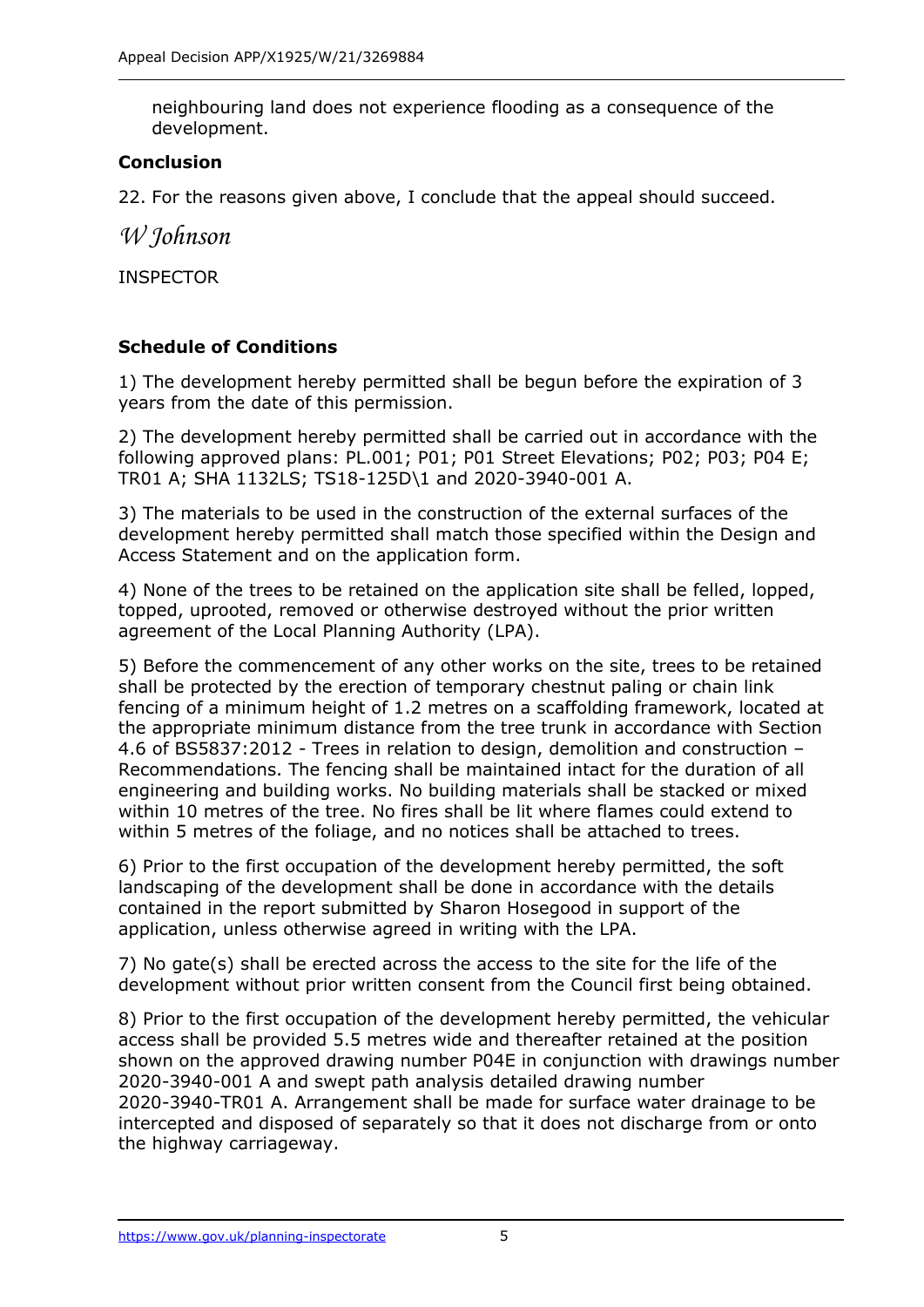9) Prior to the first occupation of the development hereby permitted, the footway leading from the development shall be provided and extended as shown on the approved drawing number P04E to the west side of the reconfigured access and shall include for pedestrian dropped kerbs and tactile paving and corresponding dropped kerbs and tactile paving opposite on the existing footpath of Turnpike Lane.

10) Prior to the first occupation of the development hereby permitted, visibility splays measuring 2.4 metres x 43 metres shall be provided to each side of the access where it meets the highway as shown on drawing number 2020-3940-001 A and such splays shall always thereafter be maintained free from any obstruction between 600mm and 2.0 metres above the level of the adjacent highway carriageway.

11) The gradient of the vehicular access shall not exceed 1:20 for the first 12 metres into the site as measured from the near channel edge of the adjacent carriageway.

12) Prior to the first occupation of the development hereby permitted, each dwelling shall have installed one electric vehicle charging point that is ready for use by the occupier, which shall be maintained and retained for the life of the development.

13) Prior to the first occupation of the development hereby permitted, secure cycle storage is to be provided in the rear gardens of plots 4 and 5.

14) No development shall commence until a Construction Traffic Management Plan has been submitted to and approved in writing by the LPA. Thereafter the construction of the development shall only be carried out in accordance with the approved Plan. The Construction Traffic Management Plan shall include details of:

i. Construction vehicle numbers, type, routing;

- ii. Access arrangements to the site;
- iii. Traffic management requirements

iv. Construction and storage compounds (including areas designated for car parking, loading/unloading and turning areas);

- v. Siting and details of wheel washing facilities;
- vi. Cleaning of site entrances, site tracks and the adjacent public highway;
- vii. Timing of construction activities (including delivery times and removal of waste) and to avoid school pick up/drop off times;
- viii. Provision of sufficient on-site parking prior to commencement of construction activities;

ix. Post construction restoration/reinstatement of the working areas and temporary access to the public highway;

x. where works cannot be contained wholly within the site a plan should be submitted showing the site layout on the highway including extent of hoarding, pedestrian routes and remaining road width for vehicle movements.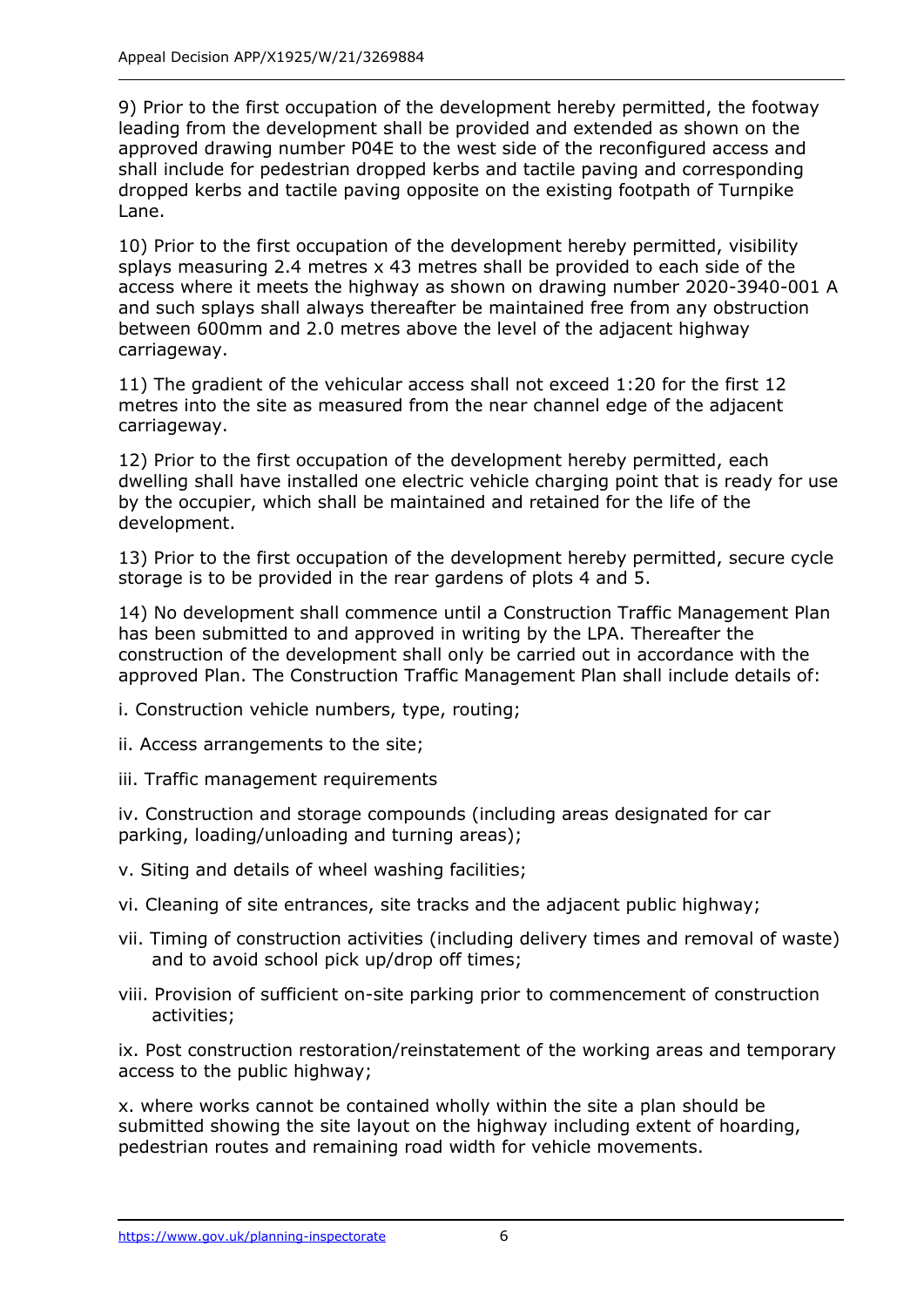15) (a) No development shall commence, until, the submission to, and agreement of the LPA of a written preliminary environmental risk assessment (Phase I) report containing a Conceptual Site Model that indicates sources, pathways and receptors. It should identify the current and past land uses of this site (and adjacent sites) with view to determining the presence of contamination likely to be harmful to human health and the built and natural environment.

(b) If the LPA is of the opinion that the report which discharges condition (a), above, indicates a reasonable likelihood of harmful contamination then no development approved by this permission shall be commenced until a Site Investigation (Phase II environmental risk assessment) report has been submitted to and approved by the LPA which includes:

i. A full identification of the location and concentration of all pollutants on this site and the presence of relevant receptors, and;

ii. The results from the application of an appropriate risk assessment methodology.

(c) No development approved by this permission (other than that necessary for the discharge of this condition) shall be commenced until a Remediation Method Statement report; if required as a result of (b), above; has been submitted to and approved by the LPA.

(d) This site shall not be occupied, or brought into use, until:

i. All works which form part of the Remediation Method Statement report pursuant to the discharge of condition (c) above have been fully completed and if required a formal agreement is submitted that commits to ongoing monitoring and/or maintenance of the remediation scheme.

ii. A Remediation Verification Report confirming that the site is suitable for use has been submitted to, and agreed by, the LPA.

16) (a) No development (including any demolition works) shall commence, until an Archaeological Written Scheme of Investigation has been submitted to and approved by the LPA in writing. The scheme shall include an assessment of archaeological significance and research questions; and:

i. the programme and methodology of site investigation and recording;

ii. the programme and methodology of site investigation and recording as required by the evaluation;

iii. the programme for post investigation assessment;

iv. provision to be made for analysis of the site investigation and recording;

v. provision to be made for publication and dissemination of the analysis and records of the site investigation;

vi. provision to be made for archive deposition of the analysis and records of the site investigation; and,

vii. nomination of a competent person or persons/organisation to undertake the works set out within the Archaeological Written Scheme of Investigation.

(b) The demolition/development shall take place/commence in accordance with